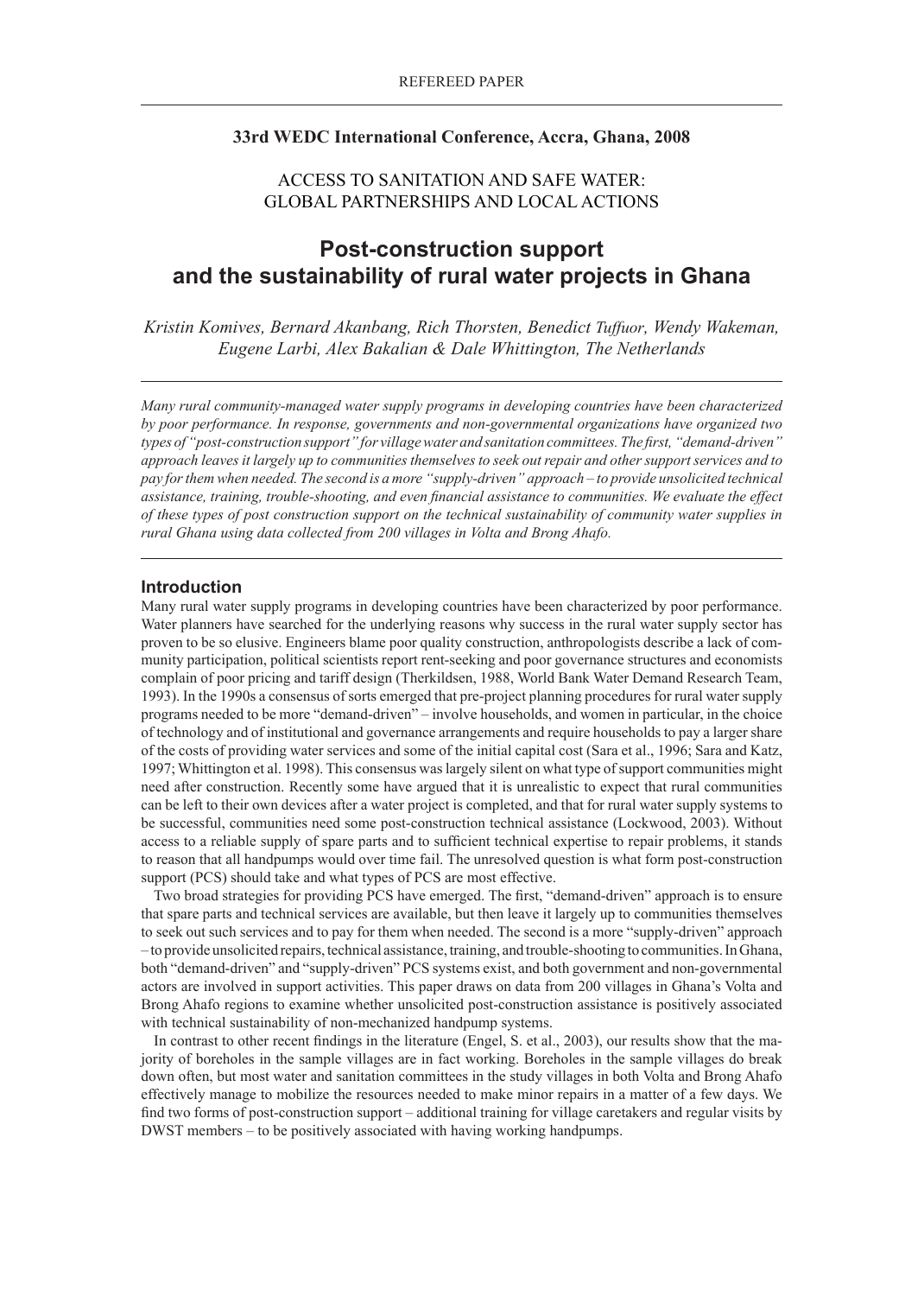# **The rural water supply sector and post-construction support in Ghana**

The World Health Organization and UNICEF's Joint Monitoring Programme for Water Supply and Sanitation (2001) has estimated that about 62% of Ghana's rural population has access to improved water services. As in many developing countries, various external donors provide much of the financing for capital investments in rural water supply projects in the different regions of Ghana. Since 1995, the Ghanaian Community Water and Sanitation Agency (CWSA) has been responsible for the coordination and facilitation of activities in the sector (Edig, A. et al. 2002). CWSA's national strategy promotes a "demand-driven" planning approach that emphasizes participatory project design and implementation. The rural water supply projects are expected to include consultation with communities about relevant technology and management choices, and the participation of women is valued and encouraged. Once the projects are built, district assemblies hold the water systems in trust for the communities, and communities are encouraged to establish water and sanitation ("watsan") committees to manage the systems. Project implementation is expected to include initial training to these committees and special training on repair and maintenance to two village-based "caretakers" who are generally members of the watsan committee.

Once boreholes and handpumps are installed, communities are expected to be responsible for borehole maintenance and repairs. The watsan committees and caretakers have access to a well-developed, multifaceted system of post-construction support. A central actor in the post-construction support system is the District Water and Sanitation Team (DWST), consisting of an engineer, a hygiene expert, and a community mobilizer seconded to the district government. DWST members are not supposed to do handpump repairs themselves, rather to help the village watsan committees obtain the support and training they need to run and repair the systems, to help resolve any management and water use conflicts that arise, and to plan new capital projects. The DWSTs visit watsan committees on request, and assist communities in finding spare parts if asked to do so. They also visit some communities on their own initiative to check on conditions and organize training sessions on topics they consider to be relevant. However, the financial resources available to the DWSTs to carry out these functions are limited and vary across districts. How much attention a village receives from a DWST is dependent on both how pro-active the village is in requesting assistance and on the resources and priorities of the district-level team.

Another important resource for watsan committees are the "area mechanics" living in the district. These are private individuals originally trained during the project implementation process to do routine maintenance or repair work on boreholes at the request of communities. Area mechanics are frequently called upon to obtain the spare parts needed by the community and then to install these parts. Communities must pay for the services of the area mechanics from revenues collected from village households or money obtained in some other way. The DWSTs may help watsan committees link up with an area mechanic when major repairs are needed.

Area mechanics, caretakers, and watsan committee members obtain spare parts from a system that includes a central spare parts warehouse in Tema, Ghana, and three subnational warehouse outlets in the northern, middle, and southern zones of the country. The warehouses and outlets are needed to ensure the availability of pump parts for the four standard handpumps used in Ghana (Nira, Afridev, Ghana-modified Indian Mark II, and French Vergnet). Efforts are underway to have at least one spare parts outlet in each region.

The services provided by the area mechanics and the spare parts outlets are largely demand-driven forms of PCS in the sense that communities receive them if they request or seek assistance. Communities pay for the services of the area mechanics and for the spare parts. The work of the DWSTs is also largely demand-driven assistance (responses to community requests), though some villages also receive unrequested support.

Ghana has one official PCS program (in the DANIDA operating regions) that is not linked to demand for PCS services: MOM (Monitoring of Operations and Maintenance). This is a program of quarterly visits to communities by the district Environmental Health Assistants (EHAs). During their visits, the EHAs do a technical assessment to determine how well the boreholes are functioning, review financial records, and check on payment practices. The records of these quarterly audits are compiled at the district level, in theory giving district-level officers a systematic picture of what is happening in the district. In 2002 and 2003, the Danish aid agency DANIDA funded MOM in the Volta region. Since 2004, the responsibility for the program has fallen to the district governments in Volta. Only four districts continued the MOM audits on a quarterly basis after the program reverted from DANIDA back to the district governments. Other districts have reduced the frequency of these EHA visits due to resource constraints.

Next to these government-provided PCS systems exists a series of less-systematic forms of post-construction support provided by a myriad of different actors. Some villages receive grants to fund repairs or new boreholes through Members of Parliament, ethnic organizations, or private companies active in the villages.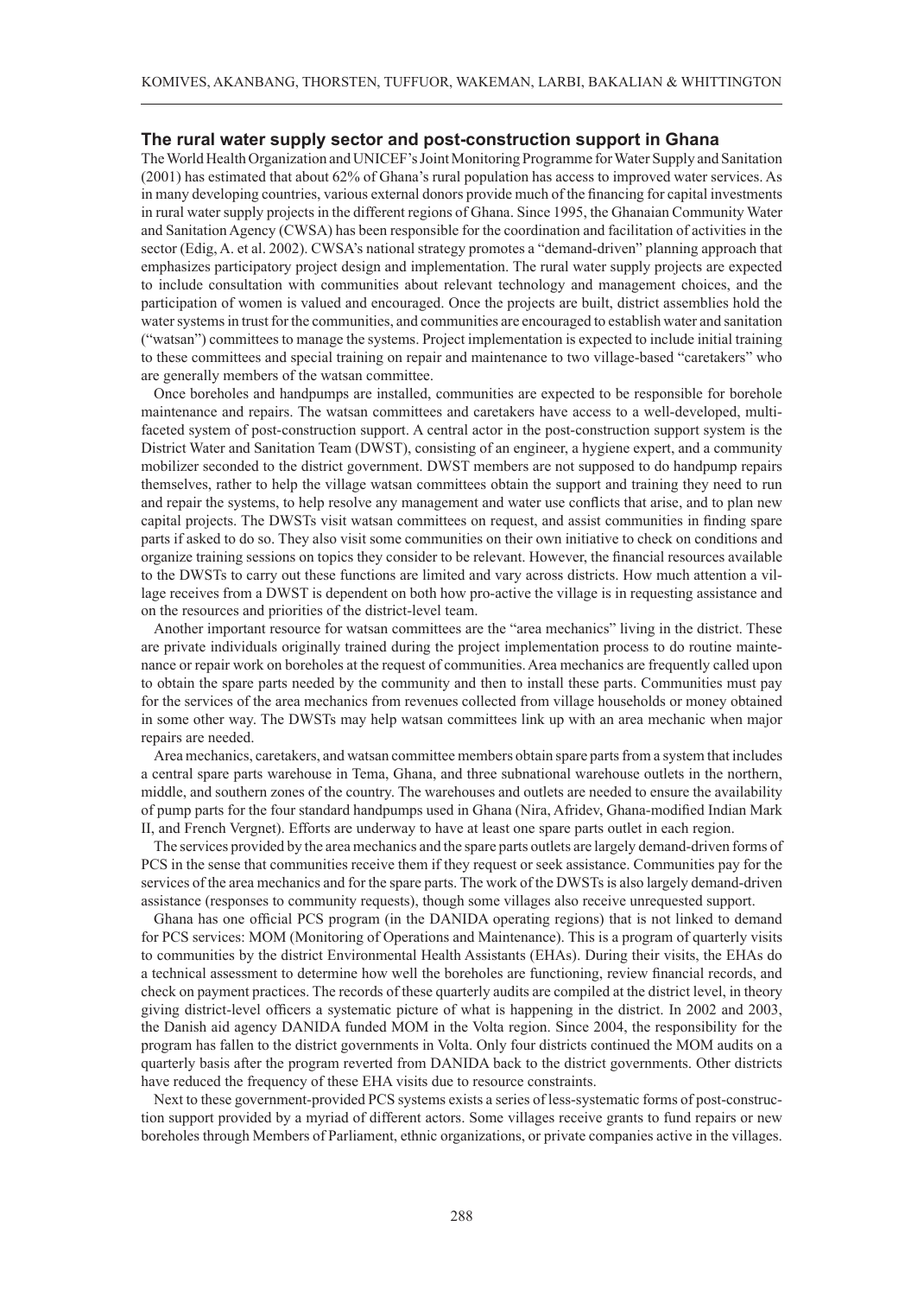Others have enjoyed free handpump repairs provided by the Church of Latter Day Saints or NGOs. Contrary to PCS protocol in Ghana, DWST officials and area mechanics have also repaired handpumps for free on occasion.

In short, villages in Brong Ahafo and Volta have access to the official "demand driven" PCS infrastructure of area mechanics, DWSTs, and spare parts networks. To make a repair through this system, they must find a way to contact a service provider and to pay for the parts or services they need. The MOM system provides Volta villages one extra avenue for obtaining advice and contacting service providers, but does not relieve villages of the responsibility to pay for parts and services. Some villages in each region do manage to avoid these requirements by obtaining free repair services or a grant to cover their repair costs. Much of the "free" assistance comes from private, religious, or non-governmental organizations.

# **Analytical framework, methods, and data collection**

In this paper, we examine the relationship between unsolicited PCS and the technical sustainability of rural handpump systems that are between 4 and 8 years old. Our village-level indicator of technical sustainability of the borehole and handpump is a dichotomous variable that measures whether all project handpumps were working at the time of the research team's visit to the village. We employ logistic regression analysis to test for an association between various forms of PCS and this indicator of technical sustainability.

We hypothesize that sustainability (S) at the village level is a function of project, village and householdlevel variables:

# S<sub>*i*</sub> = *f* (Project<sub>*i*</sub>, PCS<sub>*i*</sub>, System<sub>*i*</sub>, Watsan<sub>*i*</sub>, Village<sub>*i*</sub>, HH<sub>*i*</sub>) where

- $S_i$  = Technical sustainability of the water system in the *i*th village;
- Project<sub>i</sub> = Village level pre-construction factors (e.g. community involvement in project planning)
- $\bullet$  Post<sub>i</sub> = Post-construction support (e.g.technical assistance, free borehole repairs, grants, training during the post-construction period);
- System<sub>i</sub> = Village-level water system characteristics (e.g. years since pump installation, number of project boreholes, availability of an alternative water source during the dry season)
- Watsan<sub>i</sub> = Characteristics of the village level management structure (percent of committee members who are women, presence of village-level caretakers)
- Village<sub>*i*</sub> = Village characteristics (population per handpump, ethnic homogeneity of the population, distance from area mechanic)
- $\bullet$  HH<sub>i</sub> = aggregate measures of village household or resident characteristics (median household expenditure level, percent of households who say they trust their leaders, percent of households with electricity)

To collect the information required to estimate this model, we first selected a sample of 200 villages in Ghana. The villages selected represent the range of PCS services currently available in Ghana. We selected sample villages from all four Volta districts that had continued to receive regular quarterly MOM audits after responsibility for this program was returned to the districts (Ho, Jasikan, Kadjebi, and Nkwanta). Brong Ahafo was chosen as the second region for this study because it has conditions similar to those in Volta in terms of water resources and rural water supply program design<sup>1</sup>. Moreover, as in Volta, villages in Brong Ahafo did not have access to a spare parts warehouse within the region and showed variation in the distance from the urbanized regional capital. We selected villages from the five Brong Ahafo districts in which district-level socio-economic data best matched the Volta districts in our study (Asunafo, Dormaa, Kintampo, Tano, and Wenchi).

Within the districts selected in Volta and Brong Ahafo, we restricted our sample frame to villages that had received no more than two deep boreholes with non-mechanized handpumps, at least four years before the fieldwork. These sample selection criteria yielded a potential sample frame of 97 villages in the Volta region and 120 villages in the Brong Ahafo region. All 97 villages for the Volta region were selected, and 103 out of the 120 villages in the Brong Ahafo region were random selected.

Various data collection exercises were conducted in each village, including 25 interviews with households chosen at random in each village (leading to a total sample of 5000 households)<sup>2</sup>, interviews with the village water supply committee in each village, focus group discussions, technical assessments of the handpumps, and observations of water collection at the handpumps. Fieldwork ran from late March to early May 2005. The research team typically spent one entire day in a village collecting data.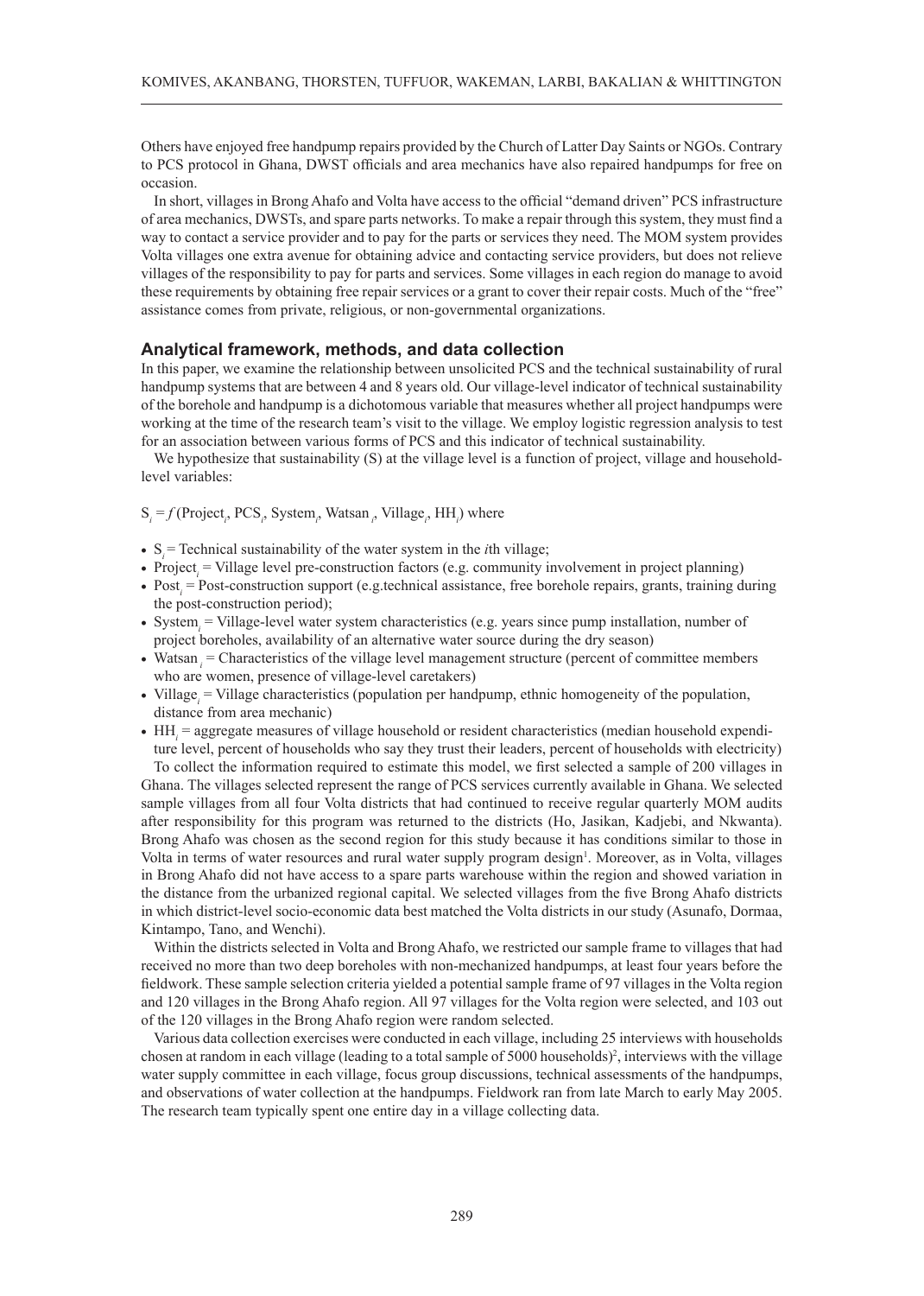# **Results**

## **Profile of sample villages**

The sample villages in Brong Ahafo are quite similar to those in Volta in many respects, such as access to means of communication and access to natural water sources. There are, however, some differences between the regions. Villages in Volta are on average closer to paved roads (5 km versus 17.2 in Brong Ahafo) and more likely to have electricity (46% versus 18%). Villages in Brong Ahafo contain on a higher percentage of landowning households (62% versus 49%) and have more access to cash within the village, as measured by the median monthly cash expenditure of households in the village (US\$66 per month per household in Brong Ahafo versus US\$49 in Volta). As anticipated, the structure of village-level water management and project implementation in Brong Ahafo appears to be quite similar to that in Volta. The largest differences occur in reported community involvement in pre-project decisions about the technology to use and where to site the borehole (more involvement in Brong Ahafo than Volta) and in involvement of women in tariff design (more involvement in Volta than in Brong Ahafo).

## **Profile of technical sustainability and the functioning of water systems in the two regions**

Almost all of the study villages in both Volta (96%) and Brong Ahafo (96%) have experienced borehole breakdowns since their system was constructed. This in itself is not an indication of project failure or neglect; it is simply a feature of the technology. Most handpumps in the sample were in fact "working" at the time of the survey. Only 12% of villages in Brong Ahafo and 8% in Volta were without a functional handpump or borehole at the time of the fieldwork<sup>3</sup>. Households reported that it took an average of 18 days to repair the last breakdown in Brong Ahafo and 22 days in Volta. Roughly half of watsans in both regions indicate that it is "easy" or "very easy" to get technical assistance for a problem that they cannot fix themselves.

When water systems are working, they seem to have succeeded in both regions at providing water to most households in the villages. Virtually all households rely on the project handpumps for at least part of their water use: 96 % of households in the average Volta village and 98% the average Brong Ahafo village reported collecting at least some of their water from the project borehole. The presence of the handpumps has not eliminated all use of unprotected water sources for drinking and cooking purposes. About half of the sample households in both regions report using a river, stream, or other surface water source during the rainy season, and a quarter report using that water for drinking.

The rural water supply model in Ghana expects watsan committees to collect money from households to fund repairs. However, it is clear from survey responses that many watsans do not have a regular revenue collection system in place and that many households are not paying even when such a system does exist. Fourteen percent of the watsans in Volta, and 41% in Brong Ahafo, either do not collect revenue from households or only do collections when it is necessary to pay for a repair. Fifty-four percent of the watsans in Volta and 24% in Brong Ahafo say they have a pay-as-you-fetch system in place, generally with a charge of US\$0.01 (or one-half a cent) for 18-20 liters. The rest of the watsans say they charge households for water through a fixed fee system (e.g. per household per month).

Information from households confirms that watsans in Volta are more likely to be collecting money from households. In only 3 percent of Volta villages, versus 42 percent of Brong Ahafo villages, all households interviewed said that they did not pay anything for water (suggesting that villages either are not investing resources in their water systems or have access to grants or free repairs). In nearly 70% of villages in Volta, and only 40% of villages in Brong Ahafo, at least 90% of household interviewed reported paying for water. The average reported monthly expenditure for water among households that pay for water was also similar in the two regions (Volta: US\$0.99, and Brong Ahafo: US\$0.89).

#### **Profile of post-construction support**

Roughly 70 percent of villages in both regions report receiving visits from the DWST, and there is no significant difference in the frequency of visits in the two regions. The number of villages that have received training in the post-construction period from the DWSTs is also similar, and the watsans provide a similar assessment of the responsiveness of DWSTs to their requests. Thus, the existence of the MOM program in Volta does not appear to have generated significantly different DWST activities in the two regions.

The watsan's assessment of the spare parts network does differ between Brong Ahafo and Volta. Watsans in Brong Ahafo are significantly more likely to say that they have sufficient access to spare parts. On the other hand, more villages in Volta reported improvement in their access to parts since 2001.

On average, the villages in Volta have received more training and more assistance with financial and ad-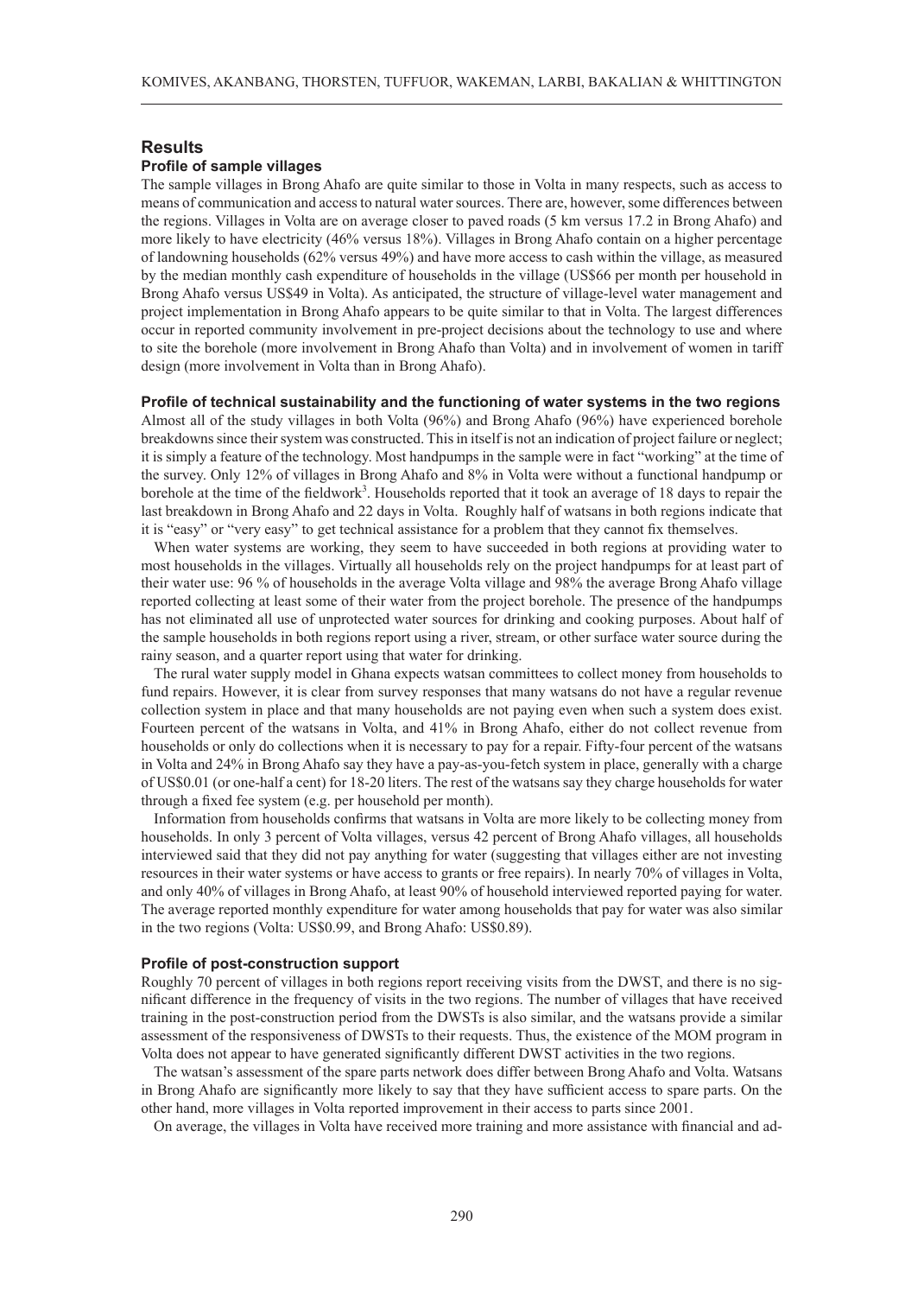ministrative matters than those in Brong Ahafo, as one would expect given that only Volta villages are in the MOM program. When asked what they found most useful about the MOM audits, watsans in Volta pointed to help with general management; financial records and tariffs; and to hygiene education and borehole cleanliness; very few watsans in Volta mentioned help with repairs or technical aspects of borehole management.

Thirty percent of the villages in the sample (35% in Volta and 25% in Brong Ahafo) had received some form of financial assistance (a grant or a free repair) to supplement revenues they have collected internally. Thirty-three percent of villages in Volta and 13 percent in Brong Ahafo have received free repair or maintenance services on at least one occasion since 2001. In the majority of cases, this assistance was not directly requested by the village. NGOs or religious organizations provided the free help in half of these Volta cases. The Church of Latter Day Saints has been very active in this region, and much of their support involved major rehabilitation of handpumps. The rest of the Volta cases and most of those in Brong Ahafo involve free repair or maintenance assistance from the DWST or, in a few cases, from the area mechanics.

# **Post-construction support and technical performance**

Table 1 reports the results of the logistic regression model that we used to examine the association between PCS and our indicator of technical performance (=1 if all of the 1 or 2 project boreholes in the village are working; 0 otherwise), as well as the summary statistics for variables used in the regression model. The signs of the non-PCS variables in the model are as expected, and many of the control variables are statistically significant.

If a village had only one borehole, it was more likely to be working. We interpret this to mean that the watsan makes more effort (and is under more community pressure) to keep a handpump system working when failure would leave the community without any improved water supply. The population per handpump is negatively associated with technical sustainability. This could mean either that more intensive the use of the handpumps leads to the need for more difficult or expensive repairs or that households value the handpumps less when they are shared with more households (and thus put less pressure on the watsans to fix them). Villages that have a reliable unimproved water source within one kilometer of the village were *less* likely to have functioning handpumps. We understand this to mean that households put less pressure on watsans to fix broken pumps when they have an alternative source nearby (World Bank Water Demand Research Team, 1993).

The model also shows that villages where a larger percentage of the watsan members are women are more likely to have functioning systems<sup>4</sup>. Likewise, trust in the village leadership, ethnic homogeneity, and electricity coverage (a measure of wealth) are all positively associated with technical sustainability. Interestingly, system age, distance from the nearest area mechanic, and having a caretaker in the village *are not* significant in the model. This is noteworthy because it is consistent with the idea that the post construction support system is working to neutralize what one would otherwise expect to be a negative effect of system age, remoteness, and problems with the village-level management structure on sustainability<sup>5</sup>.

Turning to the PCS variables in the model, post-construction technical training for village caretakers is positively associated with system performance. Thus, it is not so much having a caretaker, but rather having a recently trained caretaker, that would seem to help keep systems running in these villages. Receiving regular visits from DWST members (at least once a year) is also positively associated with having functioning systems.

On the other hand, receiving free repairs, grants, or help with financial and managerial affairs are all insignificant in this model. We have elsewhere (Whittington et al, forthcoming) observed that financial and managerial PCS is positively associated with increased household satisfaction with the system management and maintenance, though not with technical performance.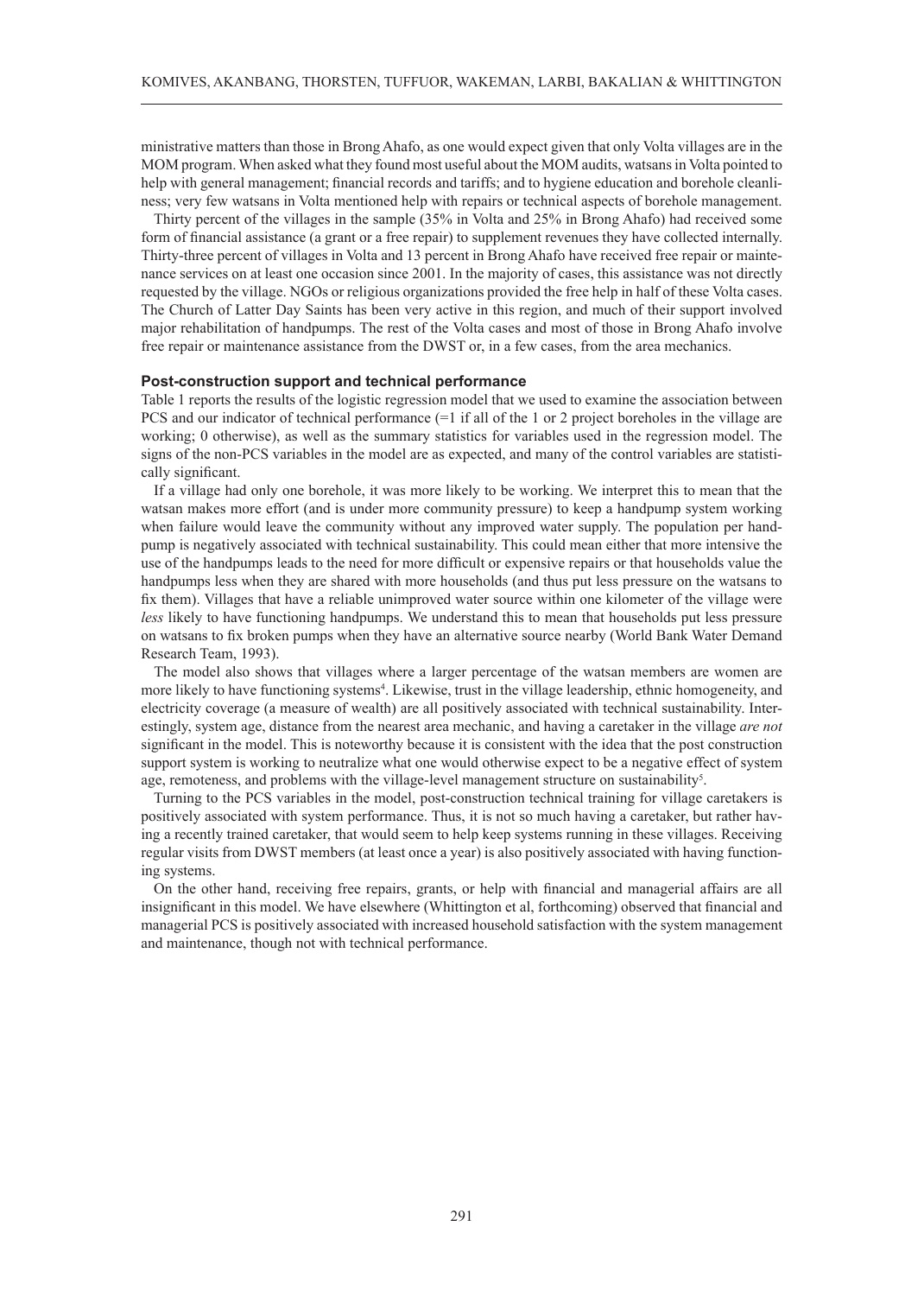| Table 1. Summary statistics and regression results                                                           |                                                                                                                         |                |                   |
|--------------------------------------------------------------------------------------------------------------|-------------------------------------------------------------------------------------------------------------------------|----------------|-------------------|
| Variable name                                                                                                | <b>Variable definition</b>                                                                                              | Mean (st. dev) | $B$ (s.e.)        |
| System working                                                                                               | All project-installed handpumps were working and provid-<br>ing water at the time of the fieldwork                      |                |                   |
| One handpump                                                                                                 | 1=village received only one hand pump                                                                                   | 0.50(0.50)     | $2.08***(0.73)$   |
| System age                                                                                                   | Years since installation of handpumps                                                                                   | 6.01(0.76)     | 0.22(0.55)        |
| <b>Reliable unprotect-</b><br>ed source                                                                      | Village has unprotected source that always has water dur-<br>ing the dry season within 1 km of the village              | 0.19(0.38)     | $-2.07***$ (0.80) |
| <b>Population per</b><br>handpump                                                                            | Population per handpump installed by project (100s of<br>persons)                                                       | 6.78(6.83)     | $-0.11**$ (0.05)  |
| Average expenditure                                                                                          | Median monthly household expenditure in village                                                                         | 57.6 (19.8)    | 0.01(0.02)        |
| <b>Electricity</b>                                                                                           | Percent of hhs interviewed with electricity                                                                             | 14.2 (24.2)    | $0.10**$ (0.04)   |
| Remoteness                                                                                                   | Distance in kilometers to area mechanic                                                                                 | 19.5 (18.1)    | 0.01(0.02)        |
| <b>Trust of leaders</b>                                                                                      | Percent of hhs interviewed who say they trust their village<br>leaders                                                  | 77.4 (15.8)    | $0.04*(0.02)$     |
| <b>Ethnic homogeneity</b>                                                                                    | Percent of population represented by the largest ethnic<br>group                                                        | 74.1 (22.5)    | $0.03**$ (0.02)   |
| Caretaker                                                                                                    | 1= village still has a caretaker                                                                                        | 0.83(0.38)     | 0.09(0.86)        |
| Women on watsan                                                                                              | Percent of watsan members who are women                                                                                 | 0.49(0.50)     | $0.03*$ (0.02)    |
| <b>Post-construction</b><br>technical training                                                               | 1= During the post-construction period, water system op-<br>erator or village caretaker has received technical training | 0.38(0.49)     | $1.71***$ (0.82)  |
| Free repair                                                                                                  | 1= village received >1 unsolicited free repair                                                                          | 0.15(0.36)     | $-0.43(0.80)$     |
| Financial or manage-<br>rial PCS                                                                             | 1= received >1visit to assist with financial or management<br>matters <sup>6</sup>                                      | 0.31(0.46)     | $-0.15(0.95)$     |
| <b>Regular DWST</b><br>visits                                                                                | 1= village receives visits from DWST members on a regu-<br>lar basis (at least once a year)                             | 0.23(0.42)     | $2.18**$ (1.05)   |
| Cedis                                                                                                        | 1= Cedis received as grants for new boreholes or repair of<br>existing systems (100s of cedis)                          | 3.41(19)       | 0.05(0.05)        |
| Volta/MOM                                                                                                    | 1=village is located in Volta Region                                                                                    | 0.49(0.50)     | 0.11(1.03)        |
| Intercept                                                                                                    |                                                                                                                         |                | $-7.70(4.55)$ -   |
| *Significant at .10 level- - **Significant at .05 level- ***Significant at .01 level- - - Pseudo R2 = 0.3835 |                                                                                                                         |                |                   |

The MOM/Volta variable is also insignificant in the model. This could be explained by the fact that the dummy variable picks up differences between Volta and Brong Ahafo for which we have not been able to control in the model. Nonetheless, the finding at least raises the question as to whether a supply-driven PCS program such as MOM is really necessary for ensuring technical sustainability in a context like Ghana where communities have access to many other forms of PCS.

# **Discussion**

These initial conclusions about the relationship between post-construction support and technical sustainability merit further analysis<sup>7</sup> and investigation in other field sites<sup>8</sup> with a more rigorous research design. Nonetheless, it is clear even from this cross-sectional analysis that most rural water supply systems in our sample are working, and that watsans and caretakers are taking advantage of the many types of PCS that are available in Ghana to find parts, fix their systems, and (in some cases) even fund repairs.

From this analysis, the types of unsolicited PCS that appear most promising for achieving technical sustainability are technically-oriented forms of support -- training for caretakers (to help maintain the local capacity to make repairs) and regular (though not necessarily very frequent) visits from DWST members. We have not, however, attempted to determine whether the benefits of these PCS services exceed the costs of providing them. That would be an important question for future research, as forms of post-construction support that have a positive impact on sustainability will not necessarily be cost effective.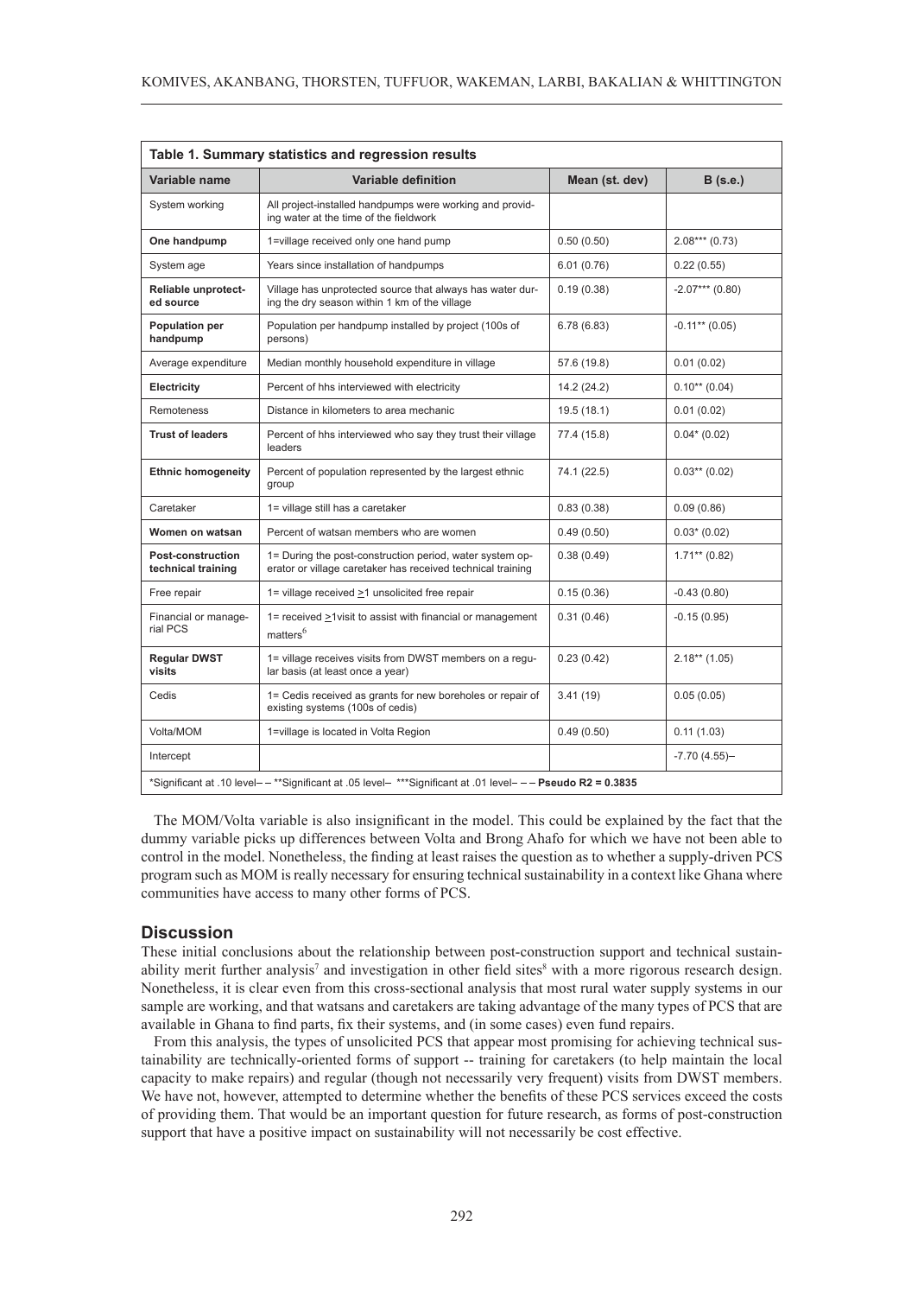Importantly, we find no evidence that relieving watsans of their responsibilities through the provision of free repairs is positively associated with technical sustainability. Nor do grants seem to help. While free repairs and grants may offer welcome short-term fixes for villages, they are not necessarily associated with improved sustainability over the medium-term. In light of this finding, NGOs and other organizations involved in the provision of free repairs and grants in Ghana should think carefully about their choice of intervention strategy and consider how their work fits into the PCS framework in the country.

This study also raises important questions about the added value of the MOM quarterly audit program. The MOM program seeks to help watsans with three types of issues – hygiene and cleanliness, financial and managerial issues, and technical sustainability. We did not investigate whether the MOM program improved hygiene, water use habits, or cleanliness of the handpump sites, all of which would be expected benefits of regular visits by environmental health assistants. As for financial and managerial issues, not all watsans in the MOM program perceived that they had received assistance with financial or managerial issues; thus, there may be some important differences in the way the program is carried out in different districts by different EHAs.

Our study was designed to help evaluate the contribution of MOM to technical sustainability. We faced difficulties isolating the effect of MOM in our model since all villages in the Volta region received this form of assistance; thus, we are cautious about our finding that MOM is not positively associated with improved technical sustainability. Nonetheless, our work revealed other, less intensive (and thus perhaps also less expensive) forms of technical PCS (i.e. regular DWST visits and caretaker retraining) that *are* positively associated with technical sustainability. At a minimum, this suggests that an intensive routine of regular visits to communities may not be of significant added value in places like Brong Ahafo and Volta, where watsans have access to many forms of demand-driven PCS. In future research, it would be interesting to evaluate whether the effect of a MOM-like program would be more significant in other settings where fewer PCS resources are available.

## **Acknowledgements**

The authors would like to thank Jennifer Davis, Linda Prokopy, and Marc Jeuland for their comments on earlier versions of this paper and Rob Chase, Vijayendra Rao, Jennifer Sara, and Robert Roche for comments on the research project in general. All opinions expressed in the paper are those of the authors.

#### **References**

- Davis, J., H. Lukacs, M. Jeuland, A. Alvestegui, B. Sotto, G. Lizarraga, A. Bakalian, and W. Wakeman. 2007. Sustaining the benefits of rural water supply investments: Experience from Cochabamba and Chuquisaca, Bolivia. Draft manuscript.
- Edig, A Van, Engel, S, Laube W. (2002) "Ghana's water institutions in the process of reforms: From the international to the local level". In Neubert, S., Scheumann, W. and A. van Edig (eds.). *Reforming Institutions for Sustainable Water Management*. German Development Institute (DIE): Bonn.
- Engel, S, Iskandarani, M, Useche M. (2003) *Improved water supply in the Ghanaian Volta Basin: Who uses it and who participates in community decision making.* IFPRI-EPTD Discussion Paper, International Food Policy Research Institute: Washington, D.C.
- Komives K, Akanbang B, Wakeman W, Thorsten R, Tuffuor B, Bakalian A, Larbi E, Whittington D. 2007. "Community Management of Rural Water Systems in Ghana: Post-construction Support and Water and Sanitation Committees in Brong Ahafo and Volta Regions." *Water Resources and Sustainability*. Larry W. Mays, eds. McGraw-Hill.
- Lockwood H. (2003) *Post-Project Sustainability: Follow-up Support to Communities*. Draft. World Bank report. Washington D.C.
- Prokopy L, Thorsten R, Bakalian A, Wakeman W. 2007. "Evaluating the Role of Post-Construction Support in Sustaining Drinking Water Projects: Evidence from Peru." Submitted to *Journal of Planning Education and Research*.
- Sara J, Gross A, and van den Berg C. (1996) *Rural Water Supply & Sanitation in Bolivia: From Pilot to National Program*. UNDP-World Bank Water and Sanitation Program.
- Sara J. and Katz T. (1997) *Making Rural Water Supply Sustainable: Report on the Impact of Project Rules*. UNDP-World Bank Water and Sanitation Program: Washington D.C.